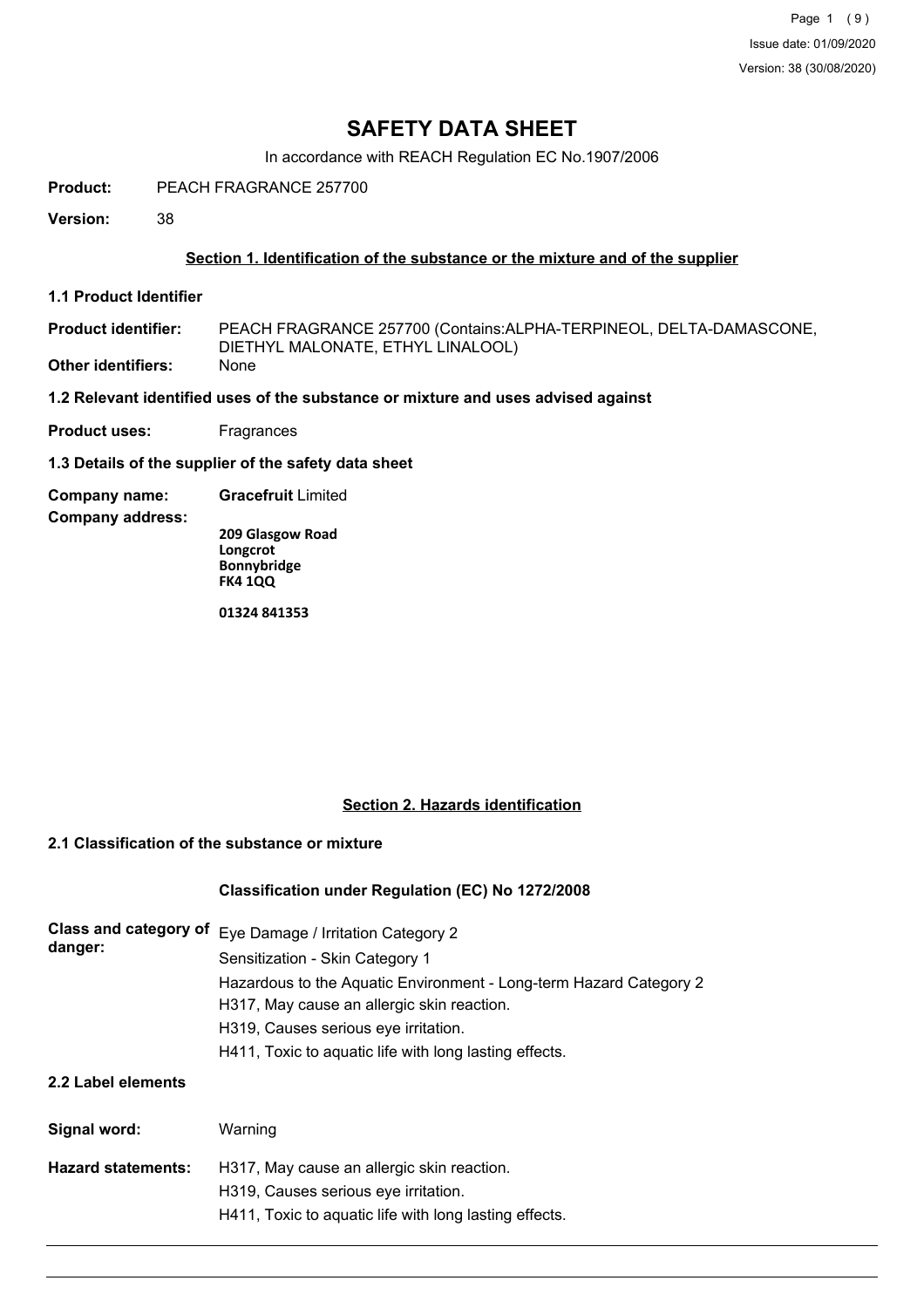# **SAFETY DATA SHEET**

In accordance with REACH Regulation EC No.1907/2006

**Product:** PEACH FRAGRANCE 257700

**Version:** 38

EUH208, Contains GERANYL ACETATE, NERYL ACETATE, TRANS-ROSE KETONE-2. May produce an allergic reaction. **Supplemental Information:**

**Precautionary statements:**

P261, Avoid breathing vapour or dust.

P264, Wash hands and other contacted skin thoroughly after handling.

- P272, Contaminated work clothing should not be allowed out of the workplace.
- P273, Avoid release to the environment.
- P280, Wear protective gloves/eye protection/face protection.

P302/352, IF ON SKIN: Wash with plenty of soap and water.

P305/351/338, IF IN EYES: Rinse cautiously with water for several minutes. Remove contact lenses, if present and easy to do. Continue rinsing.

P333/313, If skin irritation or rash occurs: Get medical advice/attention.

P337/313, If eye irritation persists: Get medical advice/attention.

P363, Wash contaminated clothing before reuse.

P391, Collect spillage.

P501, Dispose of contents/container to approved disposal site, in accordance with local regulations.



**Pictograms:**

**Other hazards:** Hydrocarbon Concentration %: 0.000%

## **Section 3. Composition / information on ingredients**

### **3.2 Mixtures**

#### **Contains:**

| <b>Name</b>                                         | <b>CAS</b>                | <b>EC</b>               | <b>REACH Registration</b><br>No. | $\%$      | <b>Classification for</b><br>(CLP) 1272/2008 |
|-----------------------------------------------------|---------------------------|-------------------------|----------------------------------|-----------|----------------------------------------------|
| IGAMMA<br><b>IUNDECALACTONE</b>                     | 104-67-6                  | 203-225-4               |                                  | 10-<20%   | EH C3:H412.-                                 |
| <b>IETHYL LINALOOL</b>                              | 10339-55-6                | 233-732-6               | l01-2119969272-32-xxxx           | 5-<10%    | ISCI 2-EDI 2-SS 1B:<br>H315-H317-H319.-      |
| <b>IHEXAMETHYLINDANO</b><br><b>IPYRAN</b>           | 1222-05-5                 | 214-946-9               | 01-2119488227-29-xxxx            | $5 - 10%$ | EH A1-EH C1:H410.-                           |
| <b>IBENZYL ACETATE</b>                              | 140-11-4                  | 205-399-7               |                                  | $1 - 5%$  | IEH C3:H412.-                                |
| <b>IALPHA-TERPINEOL</b>                             | 98-55-5                   | 202-680-6               | l01-2119980717-23-xxxx           | $1 - 5%$  | ISCI 2-EDI 2:H315-<br>H319.-                 |
| <b>ACETYL HEXAMETHYL</b><br><b>TETRALIN (AHTN)</b>  | .21145-77-7.<br>1506-02-1 | 244-240-6.<br>216-133-4 |                                  | $1 - 5%$  | ATO 4-EH A1-EH C1:<br>H302-H410.-            |
| ICIS-2-TERT-<br><b>IBUTYLCYCLOHEXYL</b><br>IACETATE | 20298-69-5                | 243-718-1               | 01-2119970713-33-xxxx            | $1 - 5%$  | EH C2:H411.-                                 |
| <b>IDIETHYL MALONATE</b>                            | 105-53-3                  | 203-305-9               |                                  | $1 - 5%$  | IEDI 2:H319.-                                |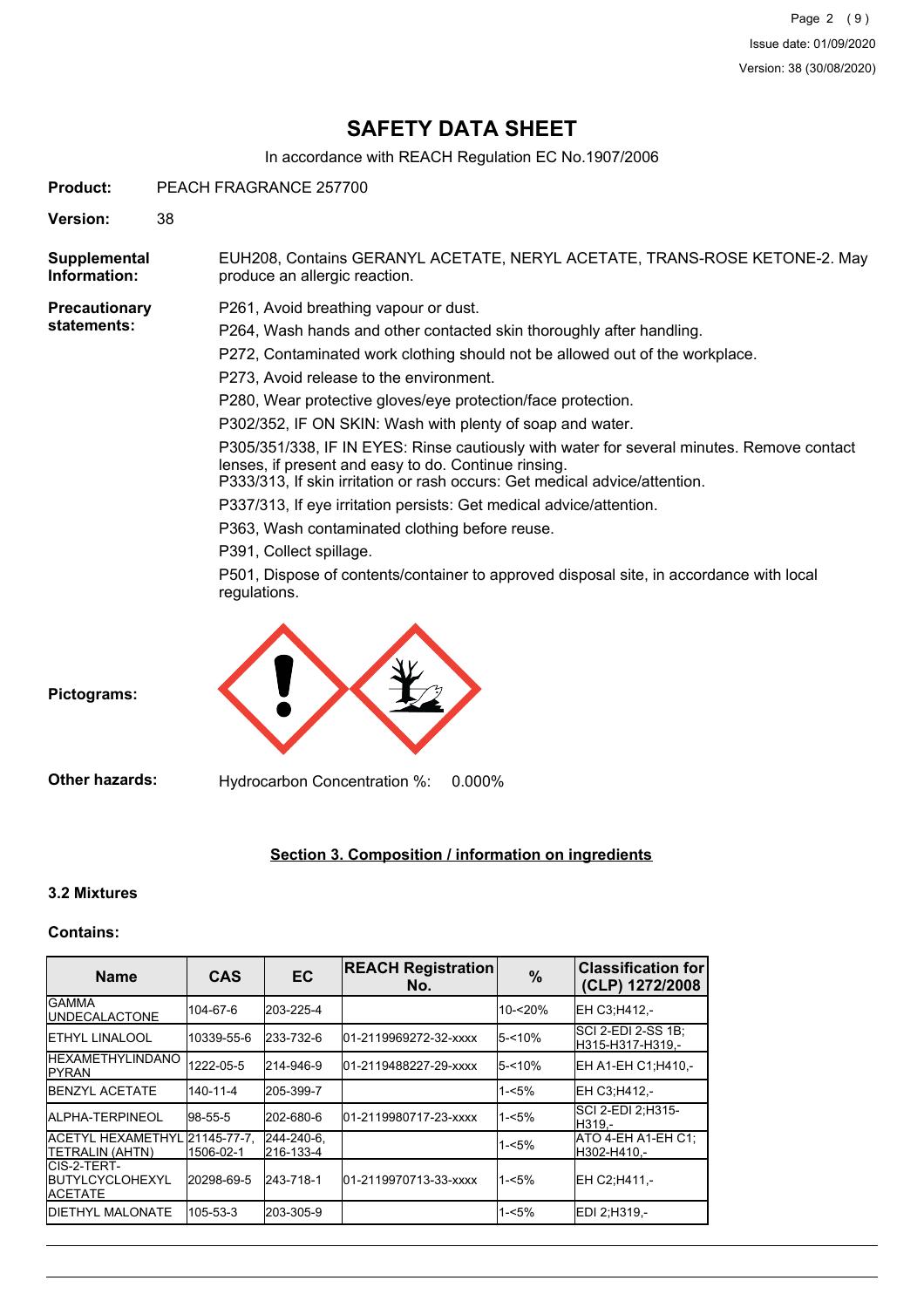# **SAFETY DATA SHEET**

In accordance with REACH Regulation EC No.1907/2006

## **Product:** PEACH FRAGRANCE 257700

#### **Version:** 38

| <b>DIMETHYL</b><br><b>IPHENETHYL</b><br><b>IBUTYRATE</b> | 10094-34-5 | 233-221-8 | 01-2120742578-44-xxxx | $1 - 5%$    | IEH C2:H411.-                                               |
|----------------------------------------------------------|------------|-----------|-----------------------|-------------|-------------------------------------------------------------|
| <b>BHT (BUTYLATED)</b><br><b>HYDROXYTOLUENE)</b>         | 128-37-0   | 204-881-4 | 01-2119555270-46-xxxx | $0.1 - 1%$  | EH A1-EH C1;H410,-                                          |
| <b>IGERANYL ACETATE</b>                                  | 105-87-3   | 203-341-5 | 01-2119973480-35-xxxx | $0.1 - 1\%$ | ISCI 2-SS 1B-EH C3:<br>H315-H317-H412.-                     |
| <b>IDELTA-DAMASCONE</b>                                  | 57378-68-4 | 260-709-8 |                       | $0.1 - 1\%$ | ATO 4-SCI 2-SS 1A-<br>EH A1-EH C1:H302-<br>H315-H317-H410.- |
| 4-METHYL-3-DECEN-5-81782-77-6<br><b>IOL</b>              |            | 279-815-0 | 01-2119983528-21-xxxx | $0.1 - 1\%$ | EH A1-EH C2;H400-<br>H411.-                                 |
| <b>INERYL ACETATE</b>                                    | 141-12-8   | 205-459-2 |                       | $0.1 - 1\%$ | <b>ISS 1B:H317.-</b>                                        |
| <b>METHYL</b><br><b>INONYLENATE</b>                      | 111-79-5   | 203-908-7 |                       | $0.1 - 1%$  | EH A1-EH C2:H400-<br>H411.-                                 |
| <b>ITRANS-ROSE</b><br><b>IKETONE-2</b>                   | 23726-91-2 | 245-842-1 |                       | $0.1 - 1\%$ | SCI 2-SS 1B-EH C2;<br>H315-H317-H411.-                      |
| ITRIDEC-2-ENENITRILE 22629-49-8                          |            | 245-142-6 | 01-2120763556-45-xxxx | $< 0.1\%$   | IEH A1-EH C1:H410.-                                         |

## **Substances with Community workplace exposure limits:**

| <b>Name</b>                              | <b>CAS</b> | EC        | $\%$        |
|------------------------------------------|------------|-----------|-------------|
| <b>BHT (BUTYLATED</b><br>HYDROXYTOLUENE) | 128-37-0   | 204-881-4 | $0.1 - 1\%$ |
| <b>IDIETHYL PHTHALATE</b>                | 84-66-2    | 201-550-6 | $1 - 5%$    |

**Substances that are persistent, bioaccumulative and toxic or very persistent and very bioaccumulative, greater than 0.1%:**

Not Applicable

## **Section 4. First-aid measures**

## **4.1 Description of first aid measures**

IF ON SKIN: Wash with plenty of soap and water.

IF IN EYES: Rinse cautiously with water for several minutes. Remove contact lenses, if present and easy to do. Continue rinsing.

### **4.2 Most important symptoms and effects, both acute and delayed**

May cause an allergic skin reaction.

Causes serious eye irritation.

### **4.3 Indication of any immediate medical attention and special treatment needed**

None expected, see Section 4.1 for further information.

### **SECTION 5: Firefighting measures**

### **5.1 Extinguishing media**

Suitable media: Carbon dioxide, Dry chemical, Foam.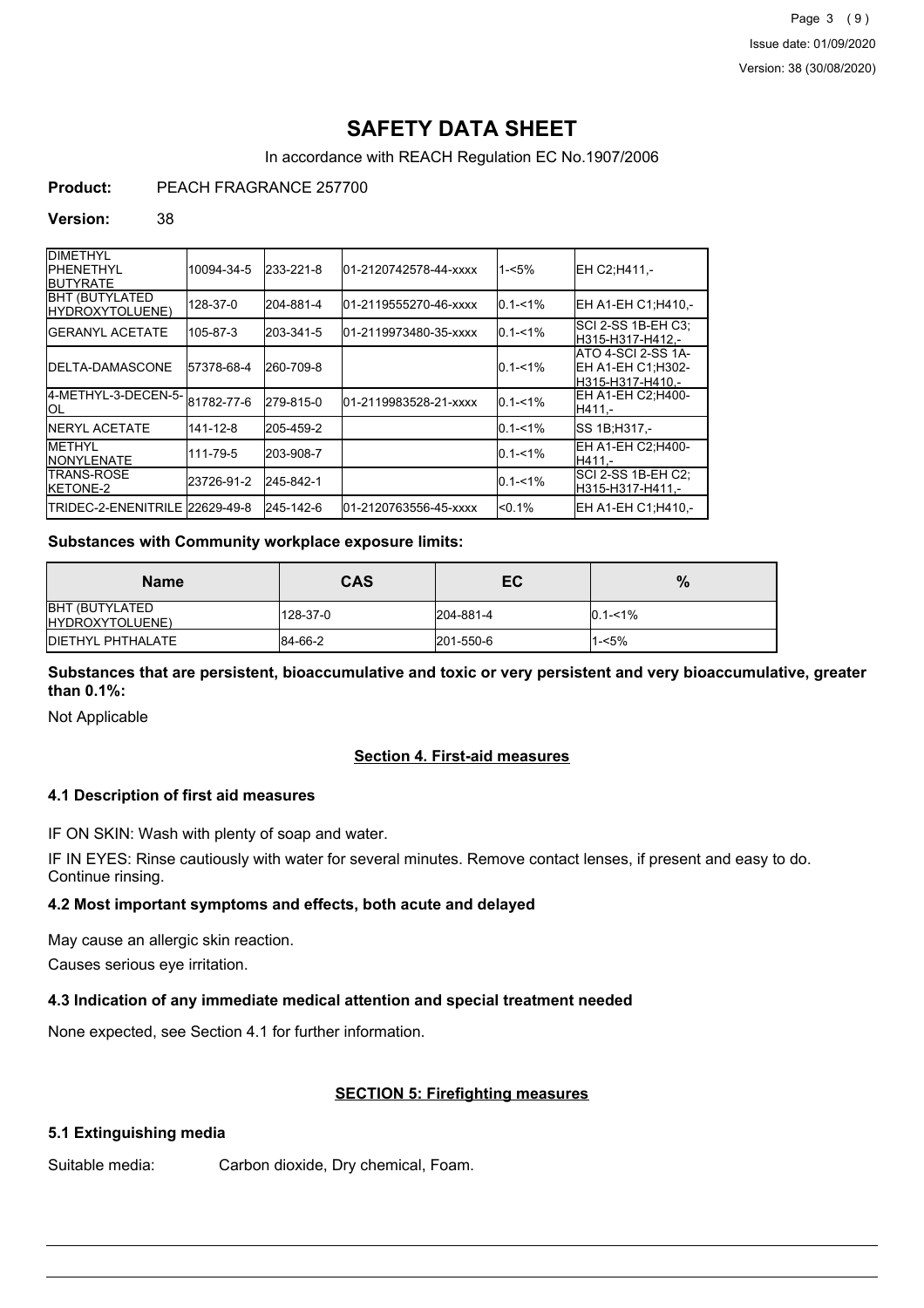Page 4 (9) Issue date: 01/09/2020 Version: 38 (30/08/2020)

# **SAFETY DATA SHEET**

In accordance with REACH Regulation EC No.1907/2006

**Product:** PEACH FRAGRANCE 257700

**Version:** 38

### **5.2 Special hazards arising from the substance or mixture**

In case of fire, may be liberated: Carbon monoxide, Unidentified organic compounds.

## **5.3 Advice for fire fighters:**

In case of insufficient ventilation, wear suitable respiratory equipment.

#### **Section 6. Accidental release measures**

#### **6.1 Personal precautions, protective equipment and emergency procedures:**

Avoid inhalation. Avoid contact with skin and eyes. See protective measures under Section 7 and 8.

#### **6.2 Environmental precautions:**

Keep away from drains, surface and ground water, and soil.

#### **6.3 Methods and material for containment and cleaning up:**

Remove ignition sources. Provide adequate ventilation. Avoid excessive inhalation of vapours. Contain spillage immediately by use of sand or inert powder. Dispose of according to local regulations.

#### **6.4 Reference to other sections:**

Also refer to sections 8 and 13.

### **Section 7. Handling and storage**

### **7.1 Precautions for safe handling:**

Keep away from heat, sparks, open flames and hot surfaces. - No smoking. Use personal protective equipment as required. Use in accordance with good manufacturing and industrial hygiene practices. Use in areas with adequate ventilation Do not eat, drink or smoke when using this product.

### **7.2 Conditions for safe storage, including any incompatibilities:**

Store in a well-ventilated place. Keep container tightly closed. Keep cool. Ground/bond container and receiving equipment. Use explosion-proof electrical, ventilating and lighting equipment. Use only non-sparking tools. Take precautionary measures against static discharge.

### **7.3 Specific end use(s):**

Fragrances: Use in accordance with good manufacturing and industrial hygiene practices.

### **Section 8. Exposure controls/personal protection**

#### **8.1 Control parameters**

Workplace exposure limits: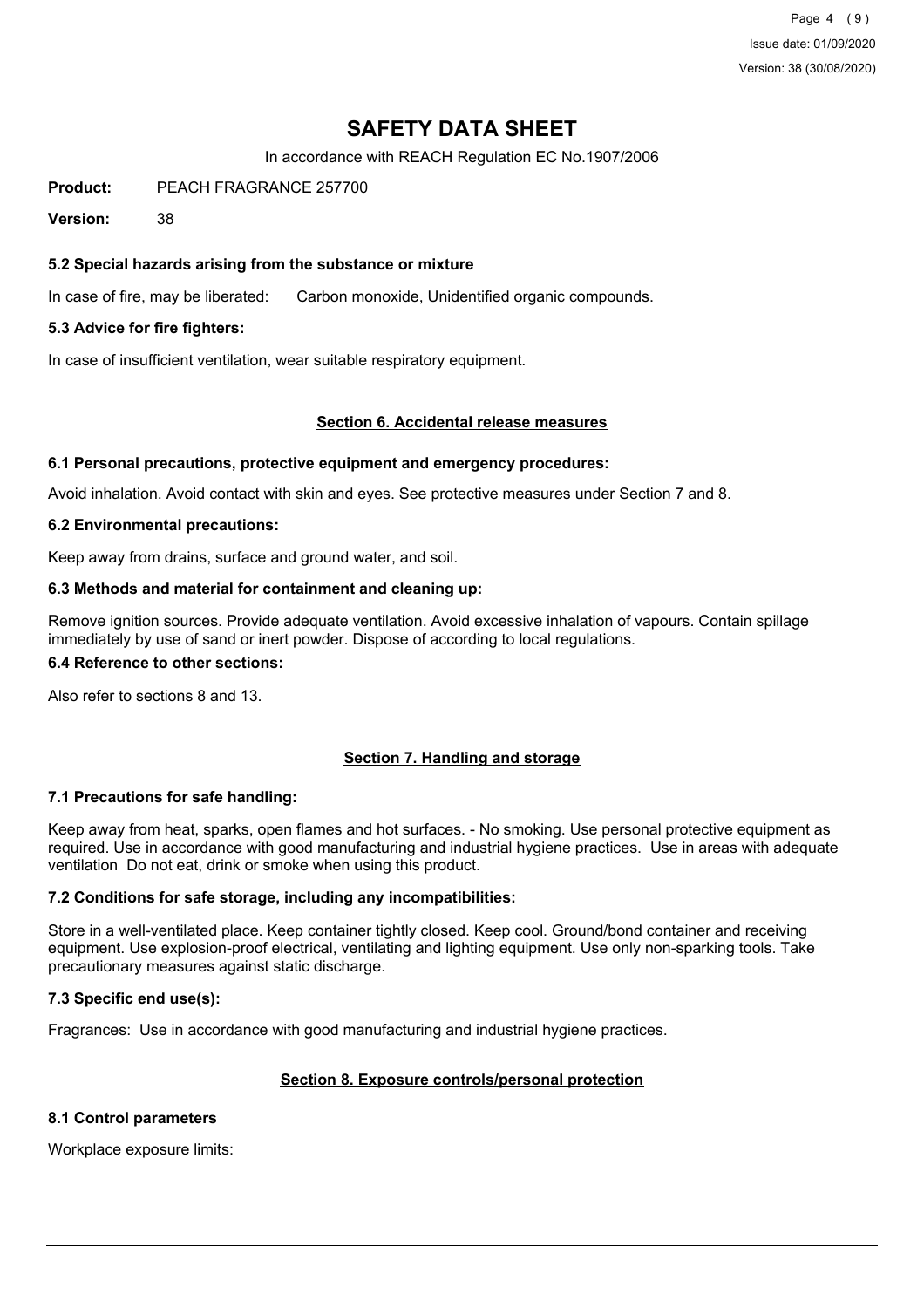# **SAFETY DATA SHEET**

In accordance with REACH Regulation EC No.1907/2006

**Product:** PEACH FRAGRANCE 257700

#### **Version:** 38

| Ingredient                                | <b>CAS</b> | <b>EC</b>         | <b>Description</b>                                   | Value |
|-------------------------------------------|------------|-------------------|------------------------------------------------------|-------|
| <b>BHT (BUTYLATED)</b><br>HYDROXYTOLUENE) | 128-37-0   | $ 204 - 881 - 4 $ | Long-term exposure limit (8-hour<br>$TWA)$ (mg/m3)   | 10    |
|                                           | 84-66-2    | 201-550-6         | Long-term exposure limit (8-hour<br>TWA) (mg/m3)     | 15    |
| <b>IDIETHYL PHTHALATE</b>                 |            |                   | Short-term exposure limit (15-<br>$ minute)$ (mg/m3) | 10    |

## **8.2 Exposure Controls**

### **Eye / Skin Protection**

Wear protective gloves/eye protection/face protection

## **Respiratory Protection**

Ensure adequate and ongoing ventilation is maintained in order to prevent build up of excessive vapour and to ensure occupational exposure limits are adhered to. If appropriate, and depending on your patterns and volumes of use, the following engineering controls may be required as additional protective measures: a) Isolate mixing rooms and other areas where this material is used or openly handled. Maintain these areas under negative air pressure relative to the rest of the plant. b) Employ the use of Personal protective equipment - an approved, properly fitted respirator with organic vapour cartridges or canisters and particulate filters. c) Use local exhaust ventilation around open tanks and other open sources of potential exposures in order to avoid excessive inhalation, including places where this material is openly weighed or measured. In addition, use general dilution ventilation of the work area to eliminate or reduce possible worker exposures. d) Use closed systems for transferring and processing this material.

Also refer to Sections 2 and 7.

## **Section 9. Physical and chemical properties**

### **9.1 Information on basic physical and chemical properties**

| Appearance:                                   | Clear colourless to pale yellow liquid       |
|-----------------------------------------------|----------------------------------------------|
| Odour:                                        | Not determined                               |
| <b>Odour threshold:</b>                       | Not determined                               |
| pH:                                           | Not determined                               |
| Melting point / freezing point:               | Not determined                               |
| Initial boiling point / range:                | Not determined                               |
| Flash point:                                  | 100 $\degree$ C                              |
| <b>Evaporation rate:</b>                      | Not determined                               |
| Flammability (solid, gas):                    | Not determined                               |
| Upper/lower flammability or explosive limits: | Product does not present an explosion hazard |
| Vapour pressure:                              | 0.07828631 mmHg                              |
| Vapour density:                               | Not determined                               |
| <b>Relative density:</b>                      | $0.9830 - 0.9870$                            |
| Solubility(ies):                              | Not determined                               |
| Partition coefficient: n-octanol/water:       | Not determined                               |
|                                               |                                              |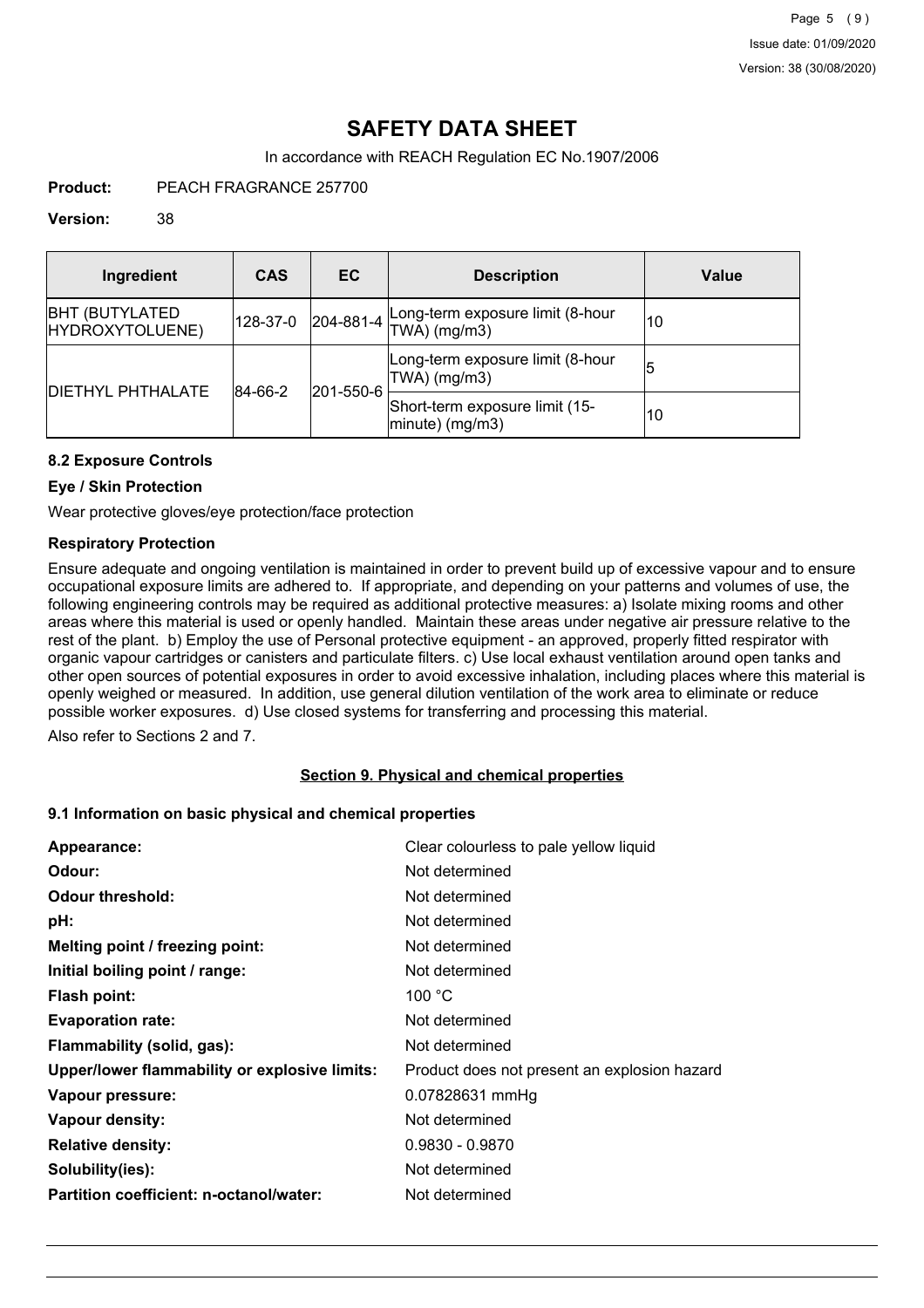Page 6 (9) Issue date: 01/09/2020 Version: 38 (30/08/2020)

# **SAFETY DATA SHEET**

In accordance with REACH Regulation EC No.1907/2006

**Product:** PEACH FRAGRANCE 257700

**Version:** 38

| Auto-ignition temperature:   | Not determined |
|------------------------------|----------------|
| Decomposition temperature:   | Not determined |
| <b>Viscosity:</b>            | Not determined |
| <b>Explosive properties:</b> | Not expected   |
| <b>Oxidising properties:</b> | Not expected   |

**9.2 Other information:** None available

## **Section 10. Stability and reactivity**

#### **10.1 Reactivity:**

Presents no significant reactivity hazard, by itself or in contact with water.

#### **10.2 Chemical stability:**

Good stability under normal storage conditions.

### **10.3 Possibility of hazardous reactions:**

Not expected under normal conditions of use.

## **10.4 Conditions to avoid:**

Avoid extreme heat.

### **10.5 Incompatible materials:**

Avoid contact with strong acids, alkalis or oxidising agents.

## **10.6 Hazardous decomposition products:**

Not expected.

### **Section 11. Toxicological information**

### **11.1 Information on toxicological effects**

This mixture has not been tested as a whole for health effects. The health effects have been calculated using the methods outlined in Regulation (EC) No 1272/2008 (CLP).

| <b>Acute Toxicity:</b>                    | Based on available data the classification criteria are not met. |
|-------------------------------------------|------------------------------------------------------------------|
| <b>Acute Toxicity Oral</b>                | >5000                                                            |
| <b>Acute Toxicity Dermal</b>              | Not Applicable                                                   |
| <b>Acute Toxicity Inhalation</b>          | Not Available                                                    |
| <b>Skin corrosion/irritation:</b>         | Based on available data the classification criteria are not met. |
| Serious eye damage/irritation:            | Eye Damage / Irritation Category 2                               |
| <b>Respiratory or skin sensitisation:</b> | Sensitization - Skin Category 1                                  |
| Germ cell mutagenicity:                   | Based on available data the classification criteria are not met. |
| <b>Carcinogenicity:</b>                   | Based on available data the classification criteria are not met. |
| <b>Reproductive toxicity:</b>             | Based on available data the classification criteria are not met. |
| <b>STOT-single exposure:</b>              | Based on available data the classification criteria are not met. |
| <b>STOT-repeated exposure:</b>            | Based on available data the classification criteria are not met. |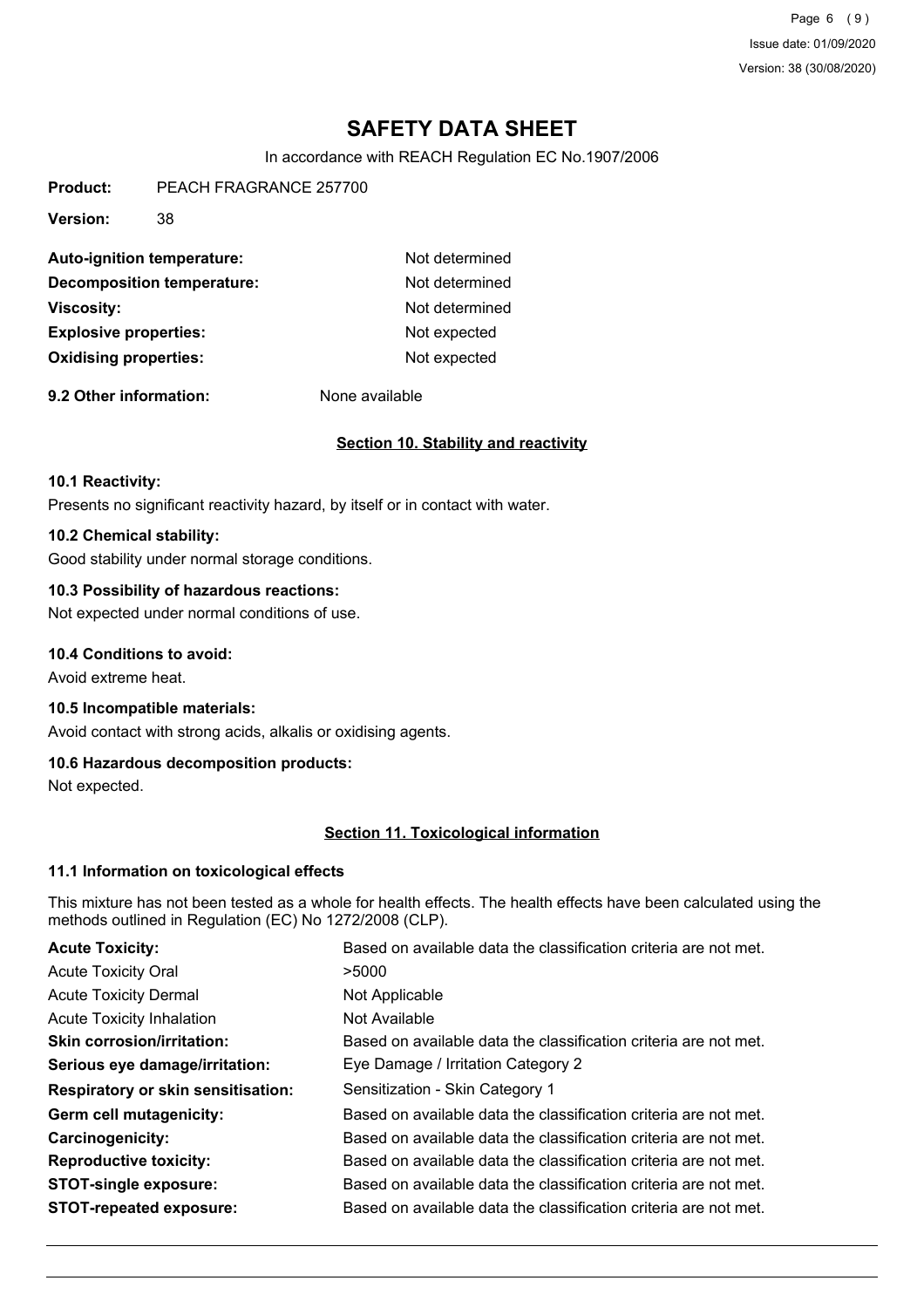Page 7 (9) Issue date: 01/09/2020 Version: 38 (30/08/2020)

# **SAFETY DATA SHEET**

In accordance with REACH Regulation EC No.1907/2006

**Product:** PEACH FRAGRANCE 257700

**Version:** 38

Aspiration hazard: **Based on available data the classification criteria are not met.** 

## **Information about hazardous ingredients in the mixture**

| Ingredient                                                     | <b>CAS</b>              | EC                                     | LD50/ATE Oral | LD50/ATE<br>Dermal | LC50/ATE<br><b>Inhalation</b> | <b>LC50</b><br>Route      |
|----------------------------------------------------------------|-------------------------|----------------------------------------|---------------|--------------------|-------------------------------|---------------------------|
| <b>IACETYL</b><br><b>IHEXAMETHYL</b><br><b>TETRALIN (AHTN)</b> | 21145-77-7<br>1506-02-1 | $ 244 - 240 - 6 $<br>$ 216 - 133 - 4 $ | 1000          | Not available      | Not available                 | <b>INot</b><br>lavailable |

Refer to Sections 2 and 3 for additional information.

## **Section 12. Ecological information**

### **12.1 Toxicity:**

| Not available |
|---------------|
| Not available |
| Not available |
|               |

## **12.5 Results of PBT and vPvB assessment:**

This substance does not meet the PBT/vPvB criteria of REACH, annex XIII.

**12.6 Other adverse effects:** Not available

## **Section 13. Disposal considerations**

## **13.1 Waste treatment methods:**

Dispose of in accordance with local regulations. Avoid disposing into drainage systems and into the environment. Empty containers should be taken to an approved waste handling site for recycling or disposal.

### **Section 14. Transport information**

| 14.1 UN number:                    | UN3082                                                                                                               |
|------------------------------------|----------------------------------------------------------------------------------------------------------------------|
| 14.2 UN Proper Shipping Name:      | ENVIRONMENTALLY HAZARDOUS SUBSTANCE, LIQUID, N.O.S.<br>(HEXAMETHYLINDANOPYRAN, ACETYL HEXAMETHYL TETRALIN<br>(AHTN)) |
| 14.3 Transport hazard class(es):   | 9                                                                                                                    |
| <b>Sub Risk:</b>                   |                                                                                                                      |
| 14.4. Packing Group:               | Ш                                                                                                                    |
| <b>14.5 Environmental hazards:</b> | This is an environmentally hazardous substance.                                                                      |
| 14.6 Special precautions for user: | None additional                                                                                                      |
|                                    | 14.7 Transport in bulk according to Annex II of MARPOL73/78 and the IBC Code:                                        |

Not applicable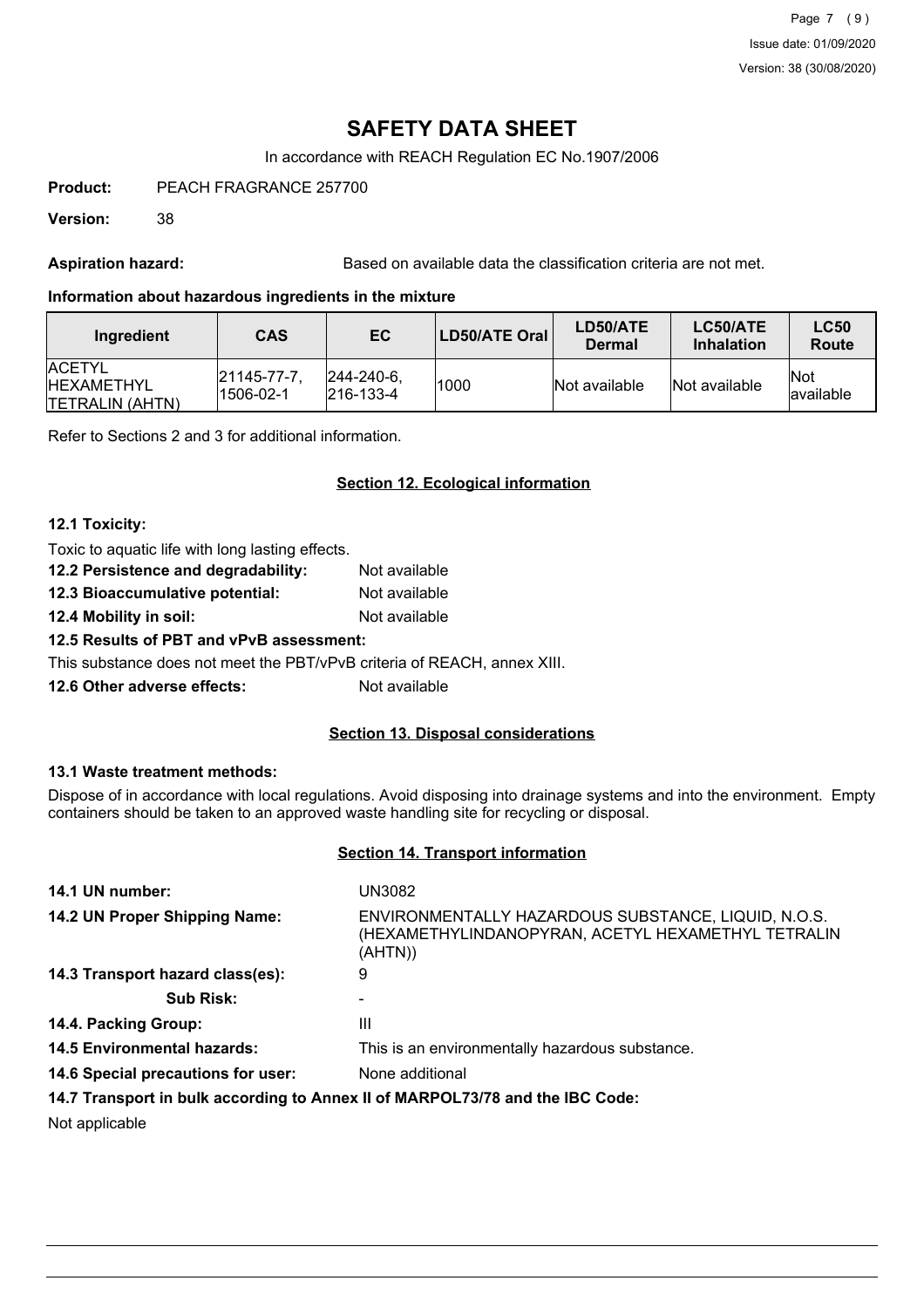Page 8 (9) Issue date: 01/09/2020 Version: 38 (30/08/2020)

# **SAFETY DATA SHEET**

In accordance with REACH Regulation EC No.1907/2006

**Product:** PEACH FRAGRANCE 257700

**Version:** 38

## **Section 15. Regulatory information**

## **15.1 Safety, health and environmental regulations/legislation specific for the substance or mixture** None additional

### **15.2 Chemical Safety Assessment**

A Chemical Safety Assessment has not been carried out for this product.

|                                 | Section 16. Other information                                                    |
|---------------------------------|----------------------------------------------------------------------------------|
| <b>Concentration % Limits:</b>  | EH C2=23.67% EH C3=2.33% EH C4=76.69% EDI 2=89.29% EDI 2A=89.<br>29% SS 1=14.29% |
| <b>Total Fractional Values:</b> | EH C2=4.22 EH C3=42.99 EH C4=1.30 EDI 2=1.12 EDI 2A=1.12 SS 1=7.<br>00           |

### **Key to revisions:**

14.2. UN proper shipping name

## **Key to abbreviations:**

| <b>Abbreviation</b> | <b>Meaning</b>                                                                                                                      |
|---------------------|-------------------------------------------------------------------------------------------------------------------------------------|
| ATO 4               | Acute Toxicity - Oral Category 4                                                                                                    |
| EDI <sub>2</sub>    | Eye Damage / Irritation Category 2                                                                                                  |
| EH A1               | Hazardous to the Aquatic Environment - Acute Hazard Category 1                                                                      |
| EH <sub>C1</sub>    | Hazardous to the Aquatic Environment - Long-term Hazard Category 1                                                                  |
| EH <sub>C2</sub>    | Hazardous to the Aquatic Environment - Long-term Hazard Category 2                                                                  |
| EH <sub>C3</sub>    | Hazardous to the Aquatic Environment - Long-term Hazard Category 3                                                                  |
| H302                | Harmful if swallowed.                                                                                                               |
| H315                | Causes skin irritation.                                                                                                             |
| H317                | May cause an allergic skin reaction.                                                                                                |
| H319                | Causes serious eye irritation.                                                                                                      |
| H400                | Very toxic to aquatic life.                                                                                                         |
| H410                | Very toxic to aquatic life with long lasting effects.                                                                               |
| H411                | Toxic to aquatic life with long lasting effects.                                                                                    |
| H412                | Harmful to aquatic life with long lasting effects.                                                                                  |
| P261                | Avoid breathing vapour or dust.                                                                                                     |
| P264                | Wash hands and other contacted skin thoroughly after handling.                                                                      |
| P270                | Do not eat, drink or smoke when using this product.                                                                                 |
| P272                | Contaminated work clothing should not be allowed out of the workplace.                                                              |
| P273                | Avoid release to the environment.                                                                                                   |
| P280                | Wear protective gloves/eye protection/face protection.                                                                              |
| P301/312            | IF SWALLOWED: call a POISON CENTER or doctor/physician if you feel unwell.                                                          |
| P302/352            | IF ON SKIN: Wash with plenty of soap and water.                                                                                     |
| P305/351/338        | IF IN EYES: Rinse cautiously with water for several minutes. Remove contact lenses, if present and easy to<br>do. Continue rinsing. |
| P330                | Rinse mouth.                                                                                                                        |